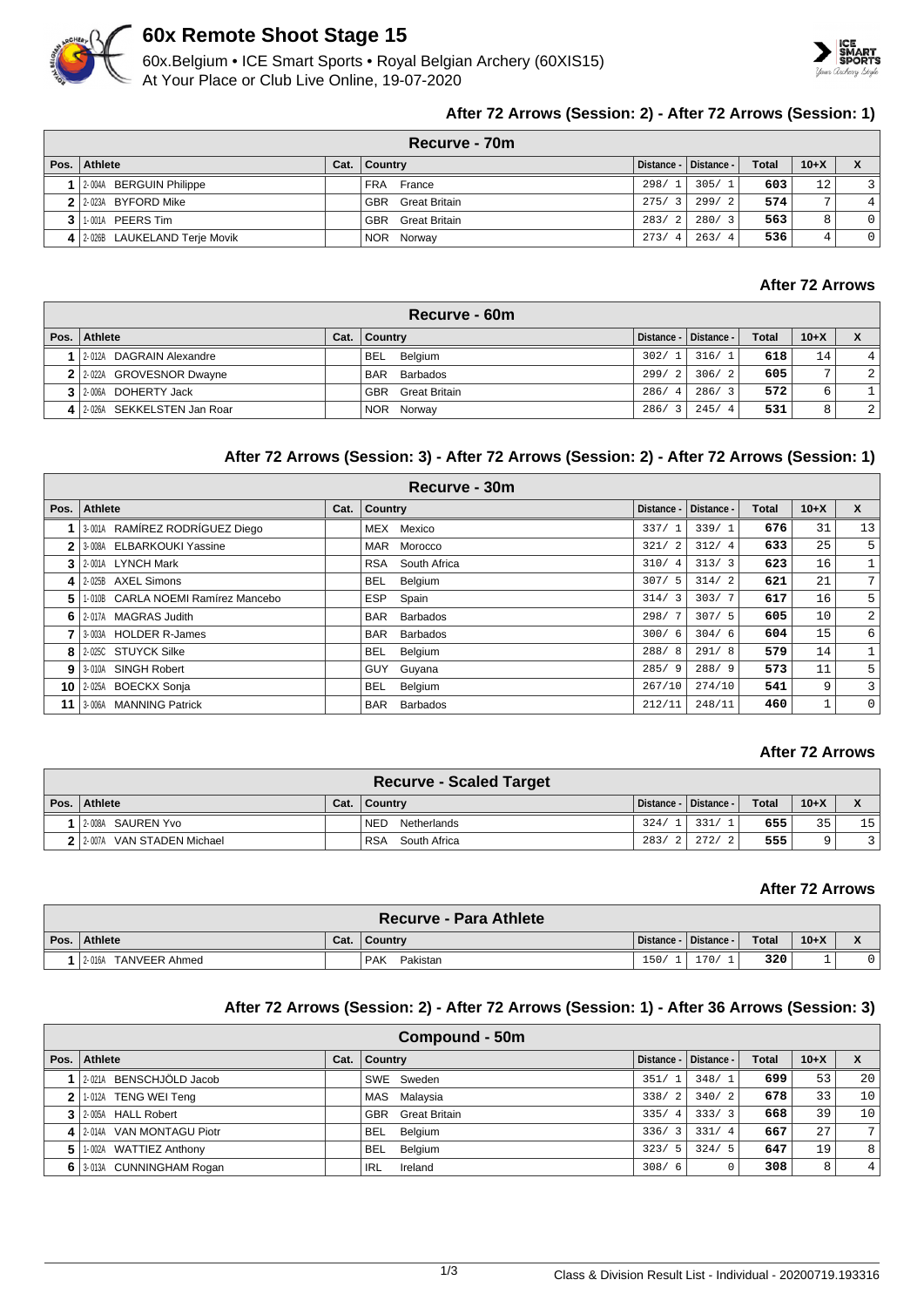

# **60x Remote Shoot Stage 15**

60x.Belgium • ICE Smart Sports • Royal Belgian Archery (60XIS15) At Your Place or Club Live Online, 19-07-2020



# **After 72 Arrows (Session: 1) - After 72 Arrows (Session: 2) - After 72 Arrows (Session: 3)**

|      | <b>Compound - 30m</b>            |      |                |                            |                        |            |       |        |                |  |  |
|------|----------------------------------|------|----------------|----------------------------|------------------------|------------|-------|--------|----------------|--|--|
| Pos. | Athlete                          | Cat. | <b>Country</b> |                            | Distance -             | Distance - | Total | $10+X$ | $\mathsf{x}$   |  |  |
|      | 1-010A FRANCISCO Ramírez Jiménez |      | <b>ESP</b>     | Spain                      | 353/                   | 356/1      | 709   | 62     | 28             |  |  |
| 2    | 2-018A KRAMER Gunther            |      | RSA            | South Africa               | 353/2                  | 351/2      | 704   | 56     | 24             |  |  |
| 3    | 1-010C VIVIANA SOLANGE Mancebo   |      | <b>ESP</b>     | Spain                      | 342/<br>$\overline{4}$ | 349/3      | 691   | 46     | 17             |  |  |
| 4    | 3-012B PHOENIX Anthony           |      | <b>BAR</b>     | <b>Barbados</b>            | 340/6                  | 344/4      | 684   | 39     | 12             |  |  |
| 5    | 2-024A FRANCIS Sherwin           |      | TTO            | Trinidad and Tobago        | 340/                   | 337/5      | 677   | 35     | 17             |  |  |
| 6    | 1-004A IRVINE Russ               |      | AUS            | Australia                  | 343/3                  | 331/7      | 674   | 33     | 15             |  |  |
|      | 3-012D GALL Roger                |      | <b>BAR</b>     | <b>Barbados</b>            | 342/5                  | 331/6      | 673   | 34     | 17             |  |  |
| 8    | 2-024B FERREIRA Gerard           |      | TTO            | <b>Trinidad and Tobago</b> | 331/8                  | 327/9      | 658   | 27     | 10             |  |  |
| 9    | 3-009A CAMPBELL Chris            |      | <b>USA</b>     | <b>USA</b>                 | 317/11                 | 331/8      | 648   | 23     | 10             |  |  |
| 10   | 2-024C SOOKRAJ Kitana            |      | TTO            | Trinidad and Tobago        | 320/9                  | 311/11     | 631   | 17     | 9              |  |  |
| 11   | 3-012A ANNEL John                |      | <b>BAR</b>     | <b>Barbados</b>            | 306/13                 | 313/10     | 619   | 13     | $\overline{4}$ |  |  |
| 12   | 3-012C HUNTE Gregory             |      | <b>BAR</b>     | <b>Barbados</b>            | 318/10                 | 299/12     | 617   | 16     | 5              |  |  |
| 13   | 3-011A CADOGAN Dereck            |      | <b>BAR</b>     | <b>Barbados</b>            | 315/12                 | 293/13     | 608   | 13     | $\overline{4}$ |  |  |

# **After 72 Arrows**

| Compound - 25m 3P              |      |                     |            |            |              |        |              |  |  |  |
|--------------------------------|------|---------------------|------------|------------|--------------|--------|--------------|--|--|--|
| Pos. Athlete                   | Cat. | <b>Country</b>      | Distance - | Distance - | <b>Total</b> | $10+X$ | $\mathbf{v}$ |  |  |  |
| SAKTHIVEL Nikhil Rai<br>5-002A |      | <b>IND</b><br>India | 310/       | 313        | 623          | 16     |              |  |  |  |

# **After 72 Arrows**

|                              |      | <b>Compound - Scaled Target</b> |                         |     |       |              |    |
|------------------------------|------|---------------------------------|-------------------------|-----|-------|--------------|----|
| Pos. Athlete                 | Cat. | ∣ Countrv                       | Distance -   Distance - |     | Total | $10+X$       |    |
| <b>IRVINE Russ</b><br>2-015A |      | AUS<br>Australia                | 316/                    | 321 | 637   | $\cap$<br>44 | 13 |

# **After 72 Arrows**

|                                 |      | <b>Compound - Para Athlete</b> |      |                         |              |        |  |
|---------------------------------|------|--------------------------------|------|-------------------------|--------------|--------|--|
| Pos. Athlete                    | Cat. | ∣ Countrv                      |      | Distance -   Distance - | <b>Total</b> | $10+X$ |  |
| 5-001A VAN DE WINCKEL Stephanie |      | BEL<br>Belgium                 | 171/ | 178/                    | 349          |        |  |

### **After 72 Arrows**

| Barebow - 30m             |      |                  |            |            |       |        |              |  |  |
|---------------------------|------|------------------|------------|------------|-------|--------|--------------|--|--|
| Pos. Athlete              | Cat. | Country          | Distance - | Distance - | Total | $10+X$ | $\mathbf{v}$ |  |  |
| ABU AZZAM Ilham<br>1-008A |      | INA<br>Indonesia | 285/       | 263/       | 548   |        |              |  |  |

### **After 72 Arrows**

| Barebow - 50m             |      |                    |             |                         |              |        |   |  |  |  |
|---------------------------|------|--------------------|-------------|-------------------------|--------------|--------|---|--|--|--|
| Pos.   Athlete            | Cat. | ∣ Countrv          |             | Distance -   Distance - | <b>Total</b> | $10+X$ |   |  |  |  |
| 1.006A STREET Per         |      | DEN<br>Denmark     | 300/1       | 301/1                   | 601          | 10     |   |  |  |  |
| 1-005A MOINEAU Christophe |      | <b>BEL</b> Belgium | 294/2       | 285/2                   | 579          | 6      |   |  |  |  |
| 3 1 1 007A SKODJE Cecilie |      | NOR Norway         | 258/<br>- 2 | 259/31                  | 517          | ⇁      | 2 |  |  |  |

# **After 72 Arrows (Session: 1) - After 72 Arrows (Session: 2) - After 72 Arrows (Session: 3)**

| <b>Barebow - Scaled Target</b> |                          |      |                           |                        |                         |              |        |             |  |  |  |  |
|--------------------------------|--------------------------|------|---------------------------|------------------------|-------------------------|--------------|--------|-------------|--|--|--|--|
| Pos. $\vert$                   | Athlete                  | Cat. | <b>Country</b>            |                        | Distance -   Distance - | <b>Total</b> | $10+X$ |             |  |  |  |  |
|                                | 1009A KRISTANTI Lilik    |      | ' INA<br>Indonesia        | 284/                   | 301/1                   | 585          | 13     | $\Omega$    |  |  |  |  |
|                                | 2 2:002A COLIJN Bart     |      | Netherlands<br><b>NED</b> | 278/<br>$\overline{2}$ | 288/2                   | 566          | 11     | 6           |  |  |  |  |
|                                | 3 2009A PIETERS Hardus   |      | RSA South Africa          | 274/                   | 266/3                   | 540          | ⇁      | 3           |  |  |  |  |
|                                | 4 3006B GIBBS Neil Brian |      | <b>BAR</b><br>Barbados    | 28/<br>4               | 4/4                     | 32           |        | $\mathbf 0$ |  |  |  |  |